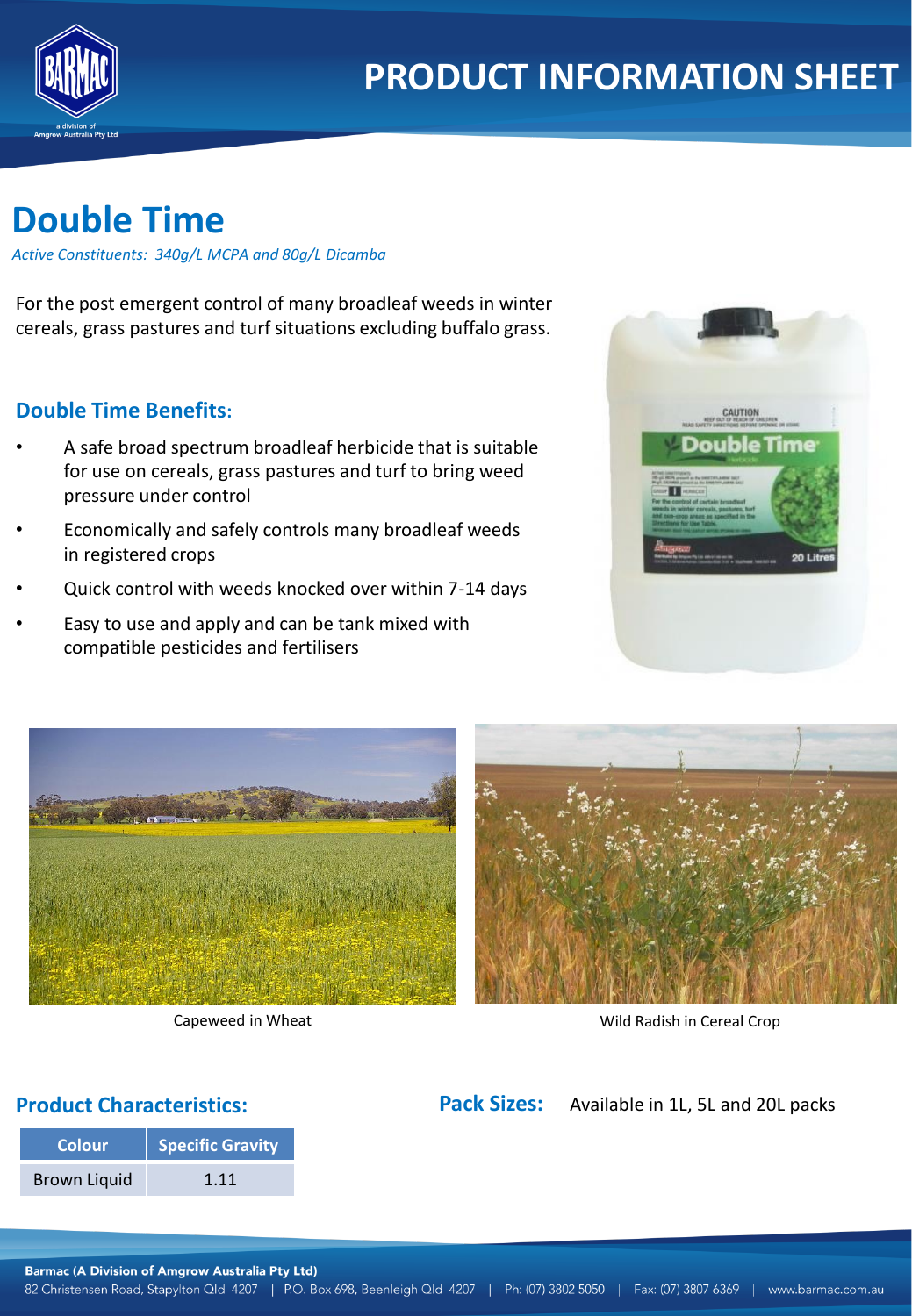

#### **Application: (Refer to product label for more detailed instructions)**

| <b>CROP</b>                                                                                                                                                         | <b>WEEDS</b>                                                                                                                                                                                                                                                                                                                                                                                                | <b>STATE</b>                             | <b>RATE</b>                                                                          | <b>CRITICAL COMMENTS</b>                                                                                                                                                                                                                                                                                       |
|---------------------------------------------------------------------------------------------------------------------------------------------------------------------|-------------------------------------------------------------------------------------------------------------------------------------------------------------------------------------------------------------------------------------------------------------------------------------------------------------------------------------------------------------------------------------------------------------|------------------------------------------|--------------------------------------------------------------------------------------|----------------------------------------------------------------------------------------------------------------------------------------------------------------------------------------------------------------------------------------------------------------------------------------------------------------|
| <b>Barley, Commercial</b><br>Rye, Oats, Triticale,<br>Wheat<br>From early tillering<br>stage (Zadoks 21)                                                            | Capeweed, Charlock, Common Ice-Plant,<br>seedling Docks, Doublegee (Three<br>cornered Jack, Spiny Emex), Hexham<br>Scent (Melilotus), Mustards, Soldier<br>Thistle, Sorrel Seedlings, Tares, Tree<br>Hogweed, Turnip Weed (Rapistrum<br>rugosum), Vetches, Ward's Weed, Wild<br>Radish, Wild Turnip (Brassica<br>tournefortii), Wireweed (Hogweed)                                                          | <b>All States</b>                        | 1 Litre per hectare                                                                  | Spry when most weeds are in the<br>2 to 4 leaf stage. In some<br>instances suppression only of<br>Wireweed (Hogweed), Capeweed<br>and Wild Radish will occur                                                                                                                                                   |
|                                                                                                                                                                     | Seedling Cotton Thistle, Fat Hen                                                                                                                                                                                                                                                                                                                                                                            | TAS Only                                 |                                                                                      |                                                                                                                                                                                                                                                                                                                |
| <b>Barley, Commercial</b><br>Rye, Oats, Triticale,                                                                                                                  | Cotton thistle to bud formation                                                                                                                                                                                                                                                                                                                                                                             | TAS Only                                 | 1.7 Litres per hectare                                                               | Spray when most weeds are still<br>in the seedling stage.<br>Note: Wild Radish may need to<br>be resprayed (with 2,4-D or<br>MCPA) if future germinations<br>occur after spraying. In some<br>instances, suppression only of<br>Wireweed (Hogweed), Hoary<br>Cress and Climbing Buckwheat<br>will be obtained. |
| Wheat<br>From early tillering<br>stage (Zadoks 21) until<br>the fully tillered stage<br>and before joining<br>occurs (Zadoks 30)                                    | Mintweed, New Zealand Spinach                                                                                                                                                                                                                                                                                                                                                                               | QLD, NSW<br><b>ACT Only</b>              |                                                                                      |                                                                                                                                                                                                                                                                                                                |
|                                                                                                                                                                     | Capeweed, Charlock, Chickweed,<br>Climbing Buckwheat (Black Bindweed),<br>Clover, Common Ice-Plant, seedling<br>Docks, Doublegee (Three-cornered Jack),                                                                                                                                                                                                                                                     | QLD, NSW<br>ACT, Vic,<br>TAS, WA<br>Only |                                                                                      |                                                                                                                                                                                                                                                                                                                |
|                                                                                                                                                                     | Spiny Emex), Fat-Hen, Hexham Scent<br>(Melilotus), seedling Hoary Cress,<br>Mouse-eared Chickweed, Mustards,<br>Narrow-leaved Plantain, Saffron Thistle,<br>Spurry, Swinecress, Tares, Tree<br>Hogweed, Turnip Weed (Rapistrum<br>rugosum), Variegated Thistle, Vetch,<br>Wild Radish, Wild Turnip (Brassica<br>tournefortii), Wireweed (Hogweed)                                                           | SA Only                                  | 1.4 Litres per hectare                                                               |                                                                                                                                                                                                                                                                                                                |
| <b>Barley, Commercial</b><br>Rye, Triticale<br>From early tillering<br>stage (Zadocs 21) until<br>the fully tillered stage<br>before jointing occurs<br>(Zadoks 30) | <b>Volunteer Peas</b>                                                                                                                                                                                                                                                                                                                                                                                       | SA Only                                  | 1 Litre per hectare<br>Plus<br>150 ml per hectare Dicamba<br>200 g/L                 | Apply when most peas are 5-7 cm<br>high.                                                                                                                                                                                                                                                                       |
| Oats, Wheat<br>From early tillering<br>stage (Zadoks 21) until<br>the fully tillered stage<br>and before jointing<br>occurs (Zadoks 30)                             |                                                                                                                                                                                                                                                                                                                                                                                                             |                                          | 1 Litre per hectare<br>Plus<br>300 ml per hectare Dicamba<br>$200$ g/L               |                                                                                                                                                                                                                                                                                                                |
| <b>Grass Pastures</b>                                                                                                                                               | Bathurst Burr, Caltrop (Yellow Vine),<br>Chicory, Crofton Weed, Cudweed,<br>Dandelion, Deadnettle, Fleabanes,<br>Fumitory, Groundsel, Heliotrope,<br>Inkweed, Mintweed, Nettles, Noogoora<br>Burr, Pennycress, Potato Weed,<br>Ragwort, Ripplewort, Shepherd's Purse,<br>Smartweed, Soft Rush, Stinkwort,<br>Thistles including Cockspur, Scot (Spear),<br>Slender, Star, Variegated, Wireweed<br>(Hogweed) | All States                               | 2.8-4 Litres per hectare<br>190-270 ml per 100 Litres<br>60 ml per 15 Litre Knapsack | Use the higher rate on larger<br>weeds                                                                                                                                                                                                                                                                         |
|                                                                                                                                                                     | <b>Cotton Thistle</b>                                                                                                                                                                                                                                                                                                                                                                                       | TAS only                                 |                                                                                      |                                                                                                                                                                                                                                                                                                                |